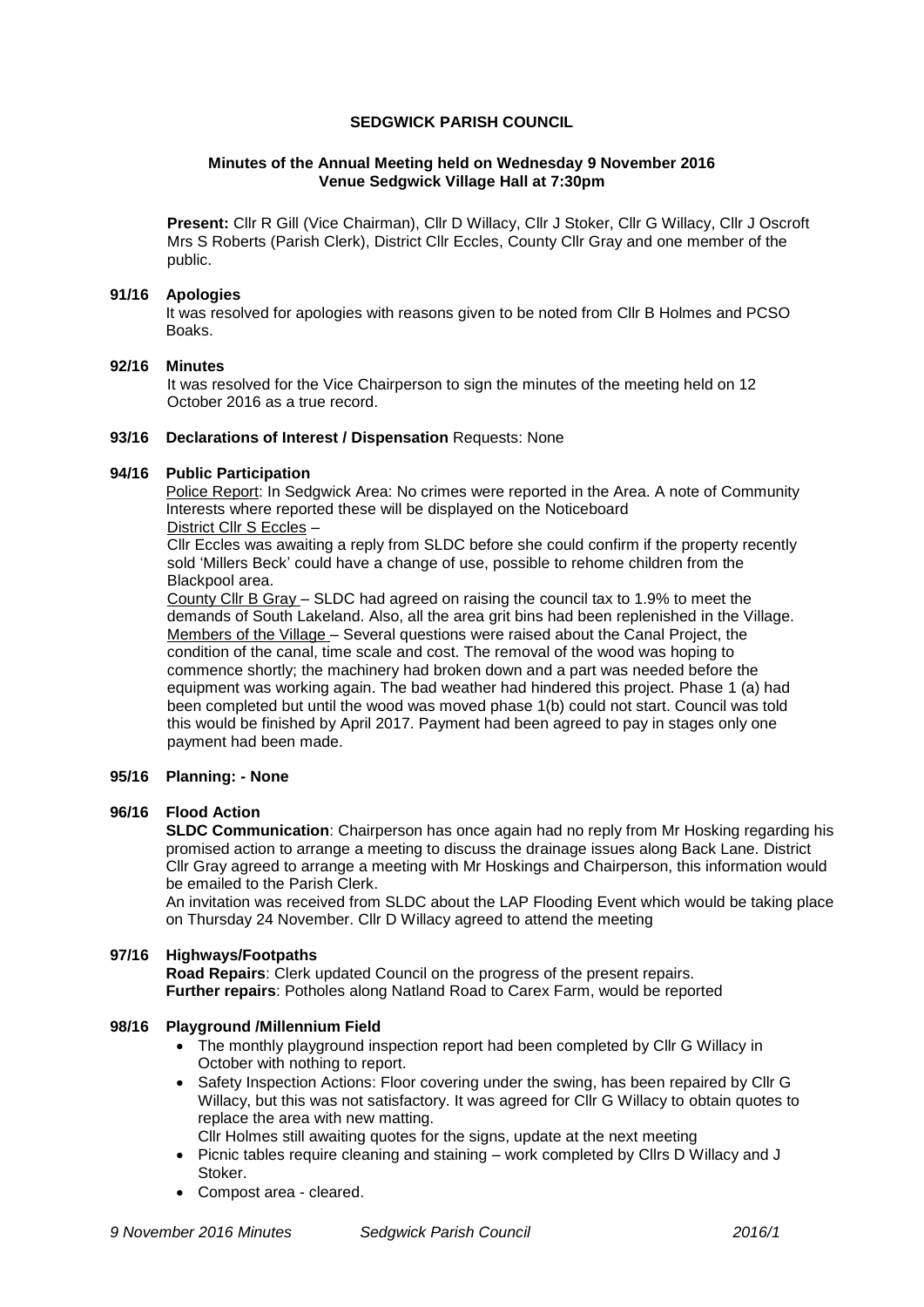• It was agreed for Cllr G Willacy to obtain further quotes for a small slide with matted area for the slide and further matting for the basketball area. Council intended to apply for funding next year to complete this work.

### **99/16 Canal**

- 1) Cllr D Willacy report was covered earlier in the meeting under Public Participation.
- 2) Cllr D Willacy & J Stoker had completed the task of fitting a hand rail along the canal path. Council wish to thank them for completing this task.

### **100/16 Sedgwick Village Hall**

- BT postponed installing broadband in the Village Hall until 16 December. Work had recently been carried out by laying a line underground to the Village Hall and Cllr D Willacy had been available to unsure no other utilities where effected whilst work was carried out. Cllr R Gill agreed to check the broadband was installed correctly after the installation day.
- Cllr D Willacy informed Council that he had stepped down as Chairman for the Village Hall. Until someone took up post the Chair would rotate between committee members.

# **101/16 Councillors Funding for the Village Requirements**

Councillors agreed to next year look at sourcing funding for the Millennium Field Maintenance, Canal Project phase 2, should they decide to proceed with phase 2, Transparency Funding and funding for the cost of the Village Maintenance Repairs.

**102/16 Newsletter:** Cllr Holmes had forwarded the newsletter, that was approved and agreed to be sent to the printers for 220 copies by the Parish Clerk.

#### **103/16 Budget Meeting: Set Precept for 2017/18**

The draft Budget was discussed by Council and it was agreed to set the precept at the next meeting in January.

### **104/16 Finance**

- a) It was noted the bank statement as of 31<sup>st</sup> October was £20,352.49
- b) Receipt: Correspondence was received from SLDC £250 although funds were not in the account as 31/10/16
- c) Payments :S Roberts- salary/expenses £1277.00, P Airey removal grass cuttings £35.00, Cllr D C Willacy - materials work carried out on the Millennium Field & hand rail on Canal Path £68.00, S Roberts - computer software repair £60.00, Printing Plus – Newsletters £ and Continental Landscapes Ltd - grass cutting 2016 £1416.00
- d) Payments submitted last month and approved have cleared the bank statement and signed off by Vice Chairperson.

#### **105/16 Correspondence:**

**Parish Council Engagement with the NWCCP Project**: Postponed Several letters received and correspondences discussed.

**CALC Annual Report:** received and noted

**Funding Appeal from Bampton:** received and Councillor's wished to receive the email with the information.

**Recycling Solutions:** received and consideration was no site available in the village

**Invite to Rodent Control Course 10th January 2017:** received and noted

**British Red Cross: Open Garden Appeal 2017**: It was agreed to display the information on the Notice Board and raise the request at Councils APM in March.

**Invite to Grange & Cartmel Local Area Partnership Meeting Wednesday 16th November:** Received and noted